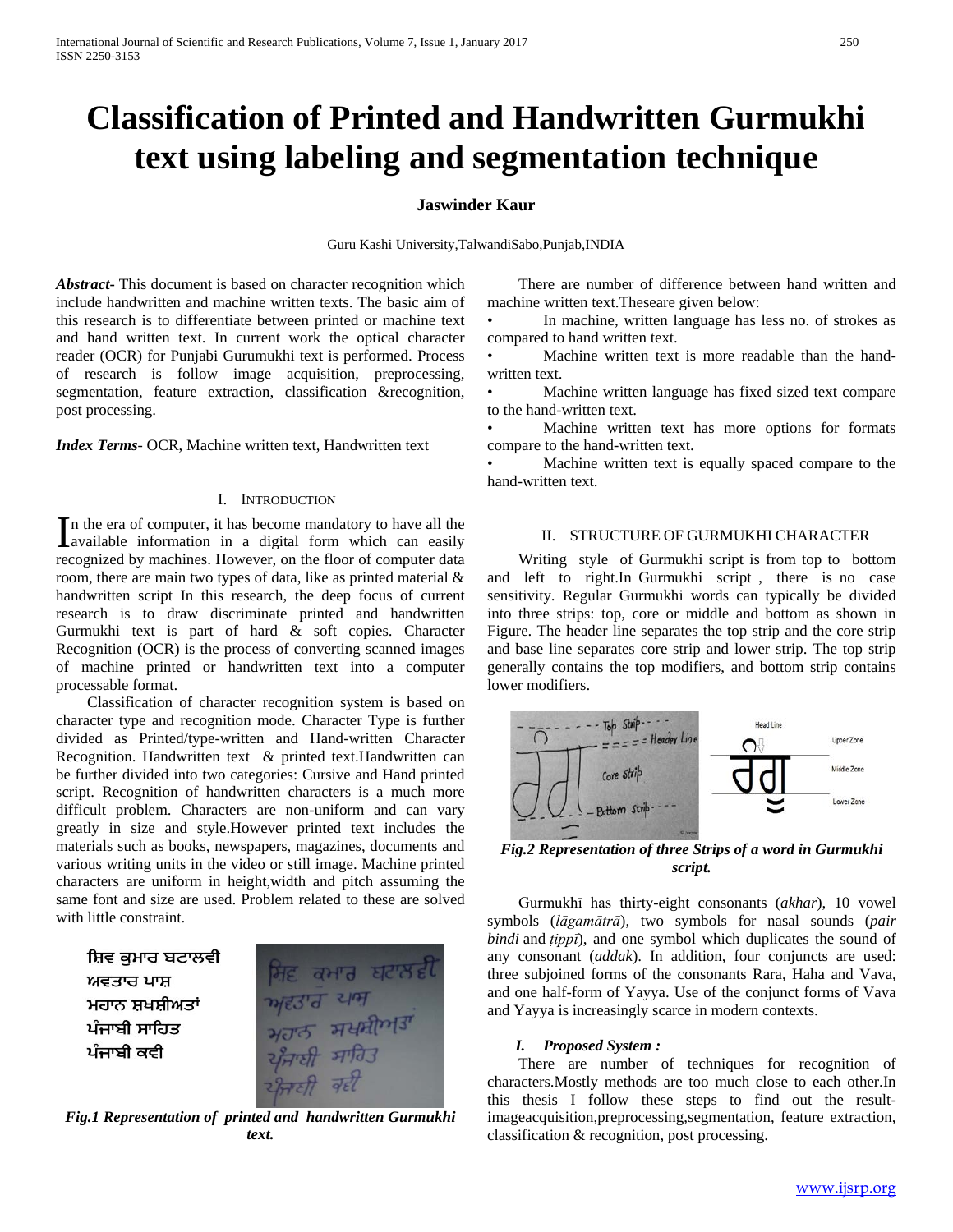# *A.Image acquisition*

 The images are acquired through the scanner. The images are of RGB in nature (Colored).If we deeply observed any image then we can find that there are a number of unwanted elements that can be considered as noise. These elements can create difficulties in the way of performance of the whole system. So that it becomes necessary to remove this noise. Preprocessing works on it.



*Fig.3 Representation of Proposed System*

# *B. Image segmentation*

 Segmentation means partitioning of image into various part of same features or having some similarity. In the other words,Segmentation is the phase in which data is decomposed at character or stroke level so that nature of each character or stroke can be studied individually. The segmentation can be done using various methods like otsu' method, k-means clustering, converting RGB image into HIS model, cross correlation etc.

Segmentation is carried out mainly two stages namely – Line segmentation and Word segmentation.

1) *Line Segmentation:*The line segmentation is carried out by scanning the entire row one after the other and provide results.



**Fig.4 (a) Line segmented printed text (b) Line segmented handwritten text**

2) *Word segmentation:* In it, the same principle used in line segmentation is used. The only difference here is that the scanning process is carried out vertically.



**Fig.5.a)Word segmented printed text (b) Word segmented handwritten text**

**Otsu Threshold Algorithm for segmentation:** Thresholding creates binary images from grey-level images by setting all pixels below some threshold to zero and all pixels above that threshold to one. The Otsu algorithm defined in is as follows:

- i) According to the threshold, separate pixels into two clusters
- ii) Then find the mean of each cluster.
- iii) Square the difference between the means.

iv) Multiply the number of pixels in one cluster times the number in the other

- *a) C. Feature Extraction*
- *b)* Feature extraction is used to extract relevant features for recognition of characters based on these features. First features are computed and extracted and then most relevant features are selected to construct feature vector which is used eventually for recognition. The computation of features is based on main two types of feature
- *c)* extraction:
- Statistical feature extraction
- Structural feature extraction
- a) *Statistical feature extraction :* In this type of extraction the extracted feature vector is the combination of all the features extracted from each character. The associated feature in feature vector of this type of extraction is due to the relative positions of features in character image matrix.
- b) *Structural feature extraction :* This is a primitive method of feature extraction which extracts morphological features of a character from image matrix. It takes into account the edges, curvature, regions, etc. This method extracts the features of the way character are written on image matrix.
- *d)* The functions that are used in feature extraction are:
- *e) Indexing and labelling :*This is a process by which distinct characters in an image are indexed and labelled in an image. Thus helps in classification of characters in image and makes feature extraction of characters simple.
- *f) Boxing and Cropping :* This is a process of creating a boundary around the characters identified in an image. This helps by making cropping of characters easier. After boxing the characters are cropped out for storing them as input variables for recognition.
- *g) Reshaping and Resizing :* Reshaping is done to change the dimensions of the acquired character in desired shape. Resizing is done to reduce the size of characters to a particular minimum level
- *h) D.QUALITY METRICS*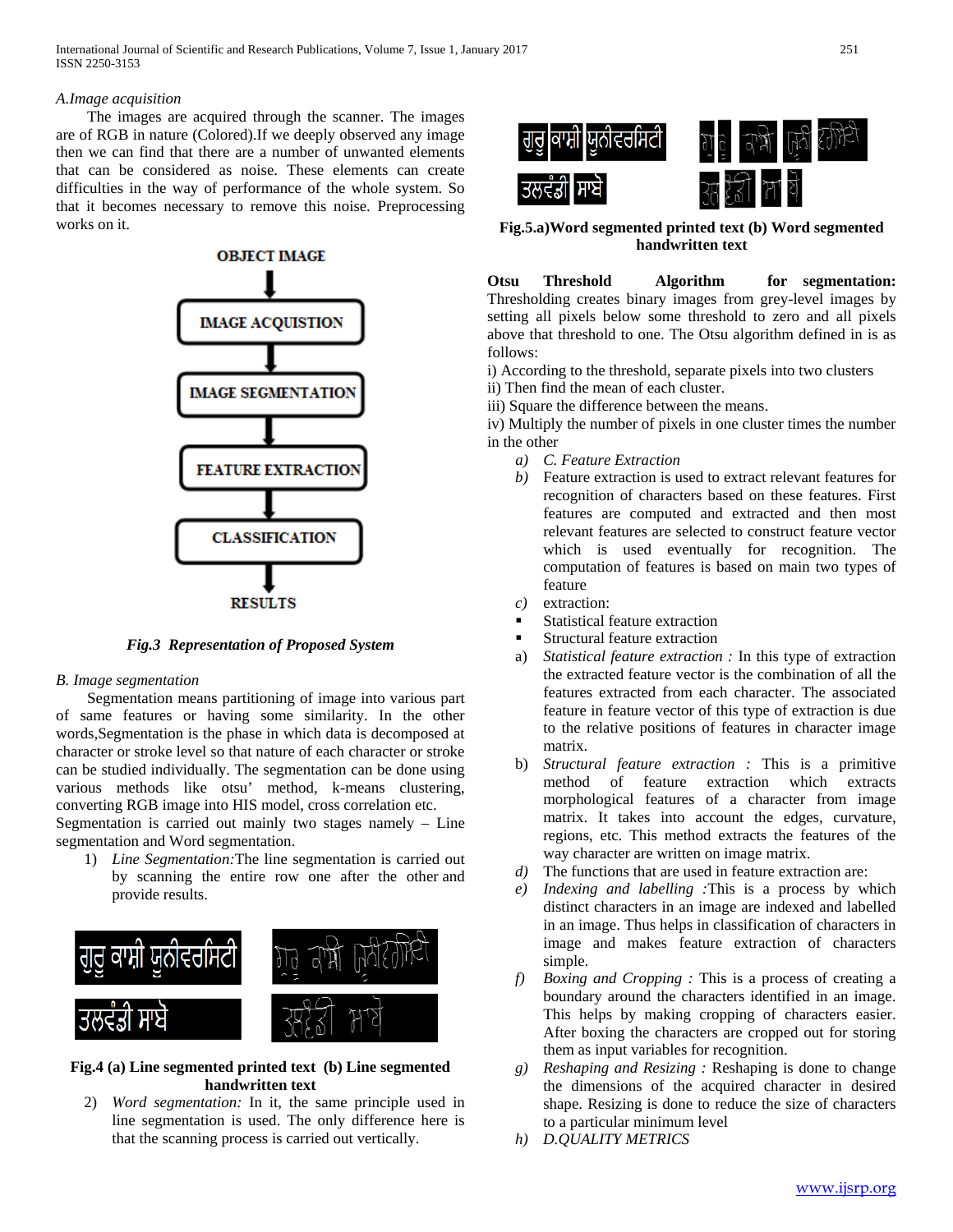The results achieved from segmentation depend upon the quality of the images. The images get distorted during the acquisition process which degrades its quality. The quality of the image can be judged by the human eye but the results of the segmentation cannot be judged by visualizing. Also in real time environment the subjective evaluation of segmentation gets complex. Therefore there requires some standard parameters for performance evaluation.

 *(i) SSIM (Structural Similarity Index Measure):* It is well known quality metric that is used to calculate the similarity between two images. It is designed by modeling any image distortion as three factors that are contrast distortion, luminance distortion and correlation.

 *(ii) MSE (Mean Square Error):* It is a method used to check for errors. Two MSEs are calculated and then are compared to find the accuracy of an image. It calculates the quantitative score that helps to measure the degree of homogeneity or the level of error or distortion between them. When a zero-mean random source x passes through a cascade of K additive independent zero means distortions. A lower MSE value will result in higher quality image.

 *(iii)PSNR(Peak Signal Noise Ratio):*The PSNR is most commonly used as a measure of quality of reconstruction of loss compression codecs. The signal in this case is the original data, and the noise is the error introduced by compression. A higher PSNR would normally indicate that the reconstruction is of higher quality. Performance Evaluation of Preprocessed Images using PSNR, MSE and Mutual Information metrics.

#### III. RESULTS & DISCUSSION

 In this research work,I have taken the Punjabi (Gurmukhi) alphabets for both hand written and machine written. Our objective is to identify and segment the letters from the image containing text. For it we will take various parameters to have automatic differentiation between machine written and hand written text. These parameters are aspect ratio and wavelength value. Machine written text has constant aspect ratio and common wavelength. But hand written text has varying aspect ratio and the wavelength.

 The images with both types of text like hand written and machine written text are given as input. With the help of threshold based technique the text characters are recognized such that automatic system can be developed which can recognize the hand written text and machine written text.With the help of powerful software Matlab,ihave done a number of experiments on the handwritten and machine written documents.Here I have a experiment with result.

## EXPERIMENT



**After giving the input, the characters are recognized. Image after character recognition are shown below:**



**Image after character recognition**



**Fig.8 Output Image Machine written text is shown as 1 and hand written text is shown as 0.**

#### **REFERENCES**

- [1] Abhishek Jindal, and Mohd Amir. **"Language Independent Rule Based Classification of Printed & Handwritten Text"** in Proceedings of the IEEE 2015 tenth workshop on Multimedia Signal Processing, pp.393-398, 2015.
- [2] B. B. Chaudhuri. "Automatic Separation of Machine-Printed and Hand-Written Text Lines " Pattern Recognition Letters ,2015.
- [3] ErginaKavallieratou, and StathisStamatatos. "Discrimination of Machine-Printed from Handwritten Text Using Simple Structural Characteristics" in Proceedings of the IEEE 2004.